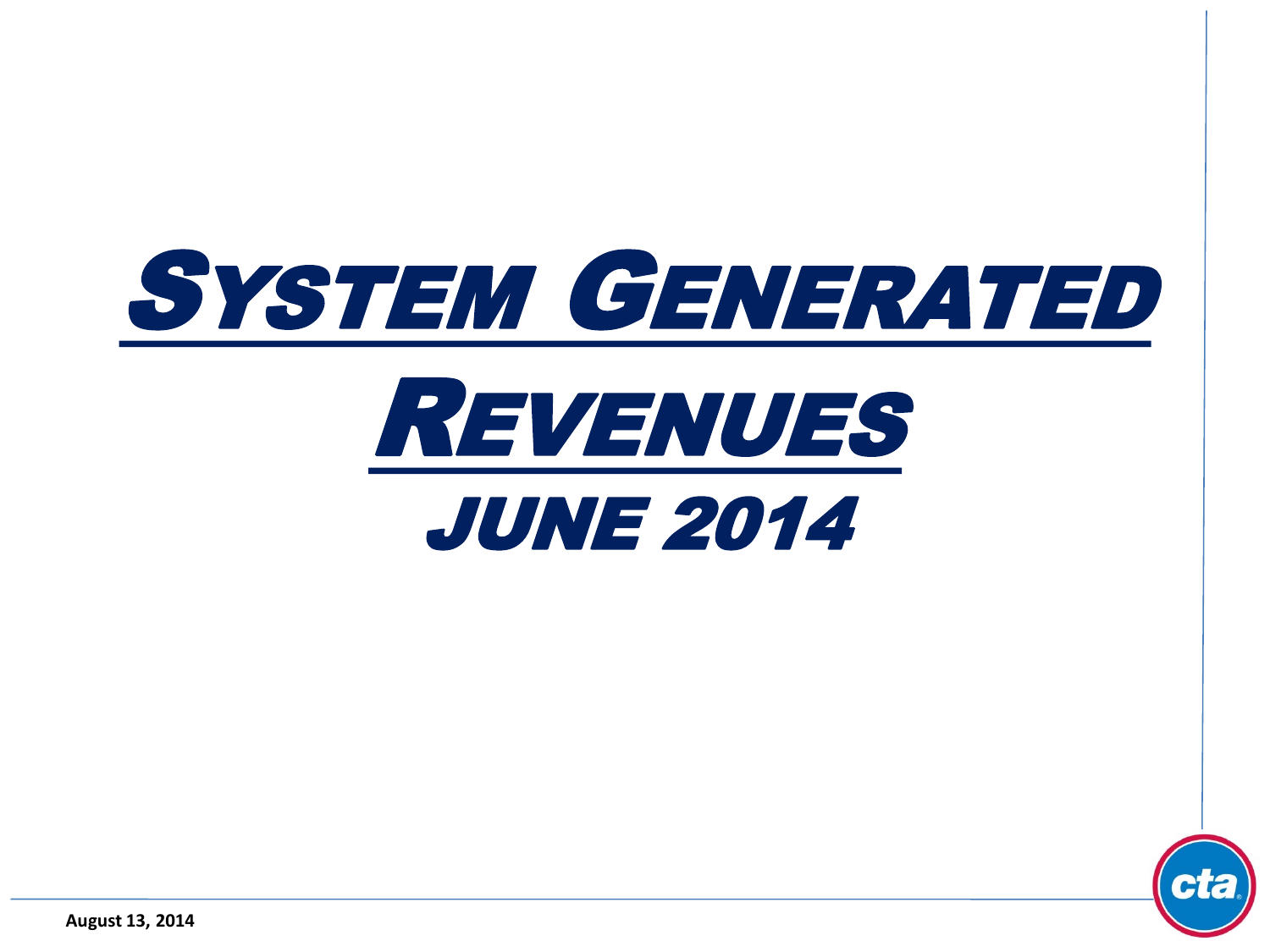# JUNE REVENUES: VARIANCE TO BUDGET

| <b>Dollars in Millions</b>                                        | <b>Actual</b><br><b>JUNE 2014</b> | <b>Variance</b><br>to<br><b>Budget</b> | <b>Variance</b><br>to<br><b>JUNE 2013</b> |
|-------------------------------------------------------------------|-----------------------------------|----------------------------------------|-------------------------------------------|
| Farebox                                                           | \$32.2M                           |                                        |                                           |
| Passes                                                            | \$17.8M                           |                                        |                                           |
| <b>Fare and Pass Total</b>                                        | \$50.0M                           |                                        |                                           |
| <b>Reduced Fare Subsidy</b>                                       | \$1.2M                            |                                        |                                           |
| Non-Farebox                                                       | \$5.3M                            |                                        | 1.5M                                      |
| <b>Revenue Total</b>                                              | \$56.5M                           |                                        | 0.7M                                      |
| <b>Average Fare (Dollars)</b>                                     | \$1.17                            |                                        | \$0.08                                    |
| <b>Free Rides</b>                                                 | 6.9M                              |                                        |                                           |
| Free Rides is 0.6M more than JUNE 2013 (excluding Red Line South) |                                   |                                        | CL                                        |

 $\overline{\cdot}$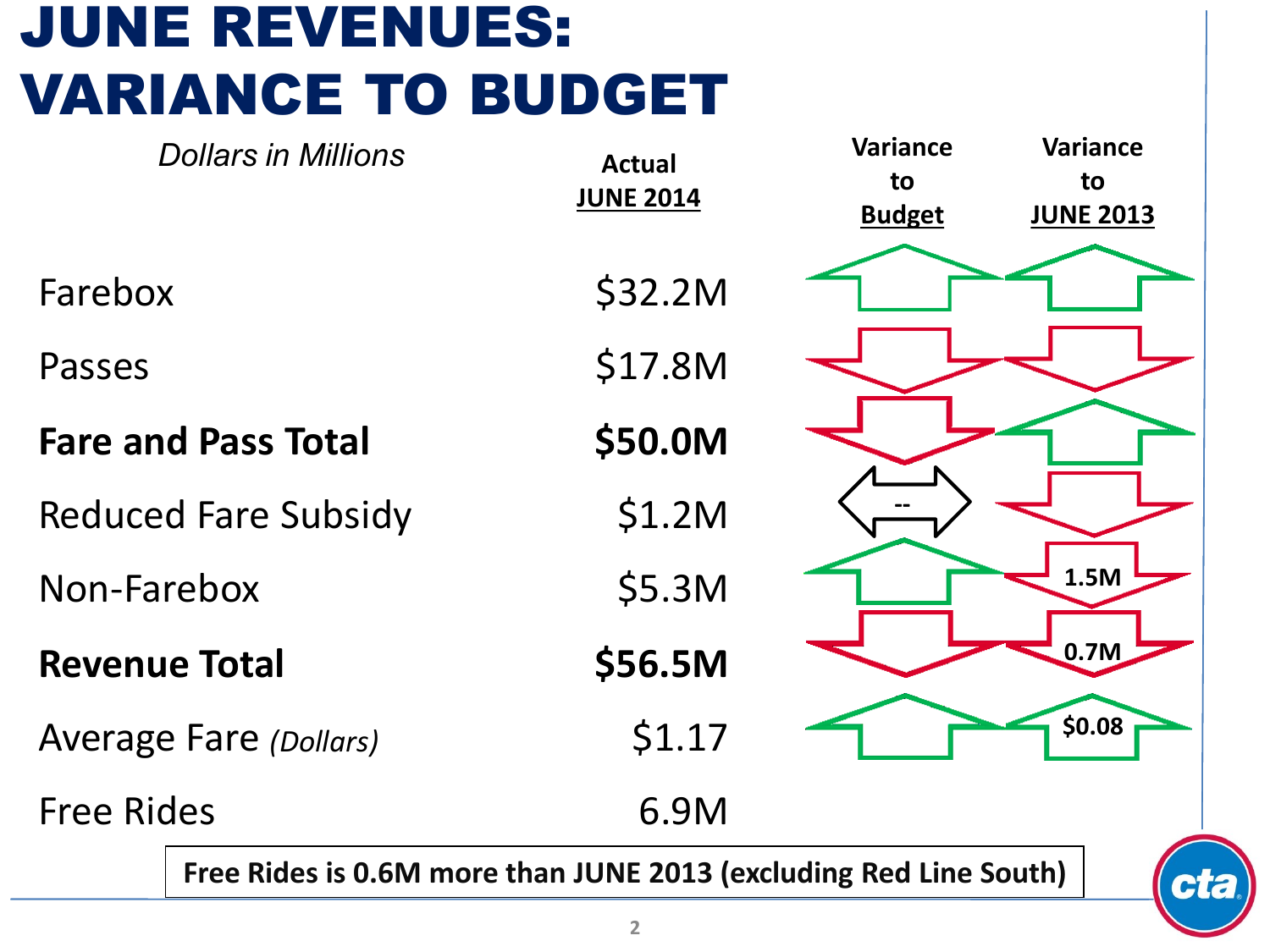## YEAR TO DATE REVENUES: VARIANCE TO BUDGET

| <b>Dollars in Millions</b>                                            | <b>Actual</b><br><b>JUNE 2014 YTD</b> | <b>Variance</b><br>to<br><b>Budget YTD</b> | <b>Variance</b><br>to<br><b>2013 YTD</b> |
|-----------------------------------------------------------------------|---------------------------------------|--------------------------------------------|------------------------------------------|
| Farebox                                                               | \$179.0M                              |                                            |                                          |
| Passes                                                                | \$107.0M                              |                                            |                                          |
| <b>Fare and Pass Total</b>                                            | \$286.0M                              |                                            |                                          |
| <b>Reduced Fare Subsidy</b>                                           | \$7.3M                                |                                            |                                          |
| Non-Farebox                                                           | \$33.3M                               |                                            |                                          |
| <b>Revenue Total</b>                                                  | \$326.6M                              |                                            |                                          |
| <b>Average Fare (Dollars)</b>                                         | \$1.13                                |                                            |                                          |
| <b>Free Rides</b>                                                     | 39.4M                                 |                                            |                                          |
| Free Rides is 4.9M more than JUNE 2013 YTD (excluding Red Line South) |                                       |                                            |                                          |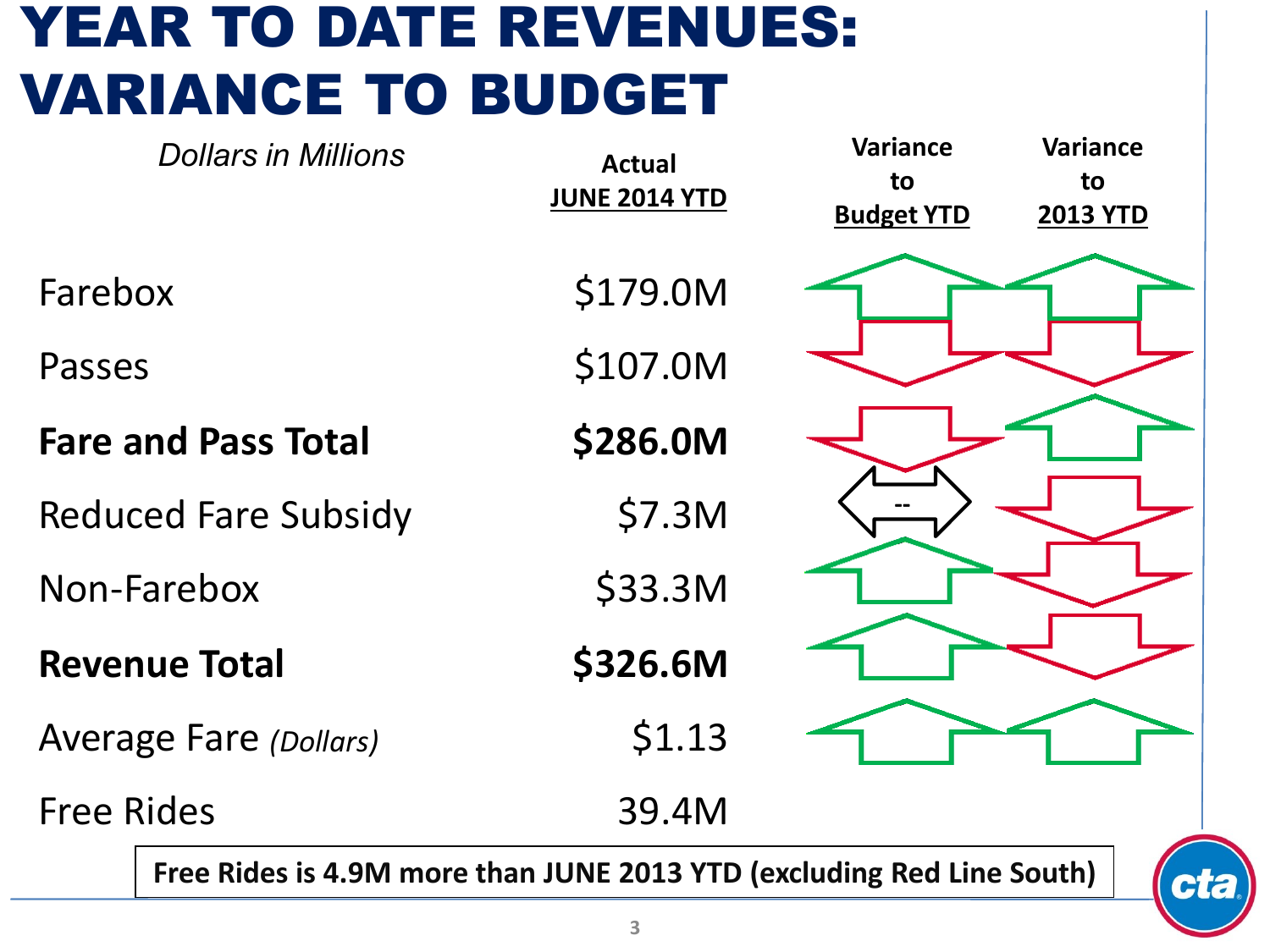



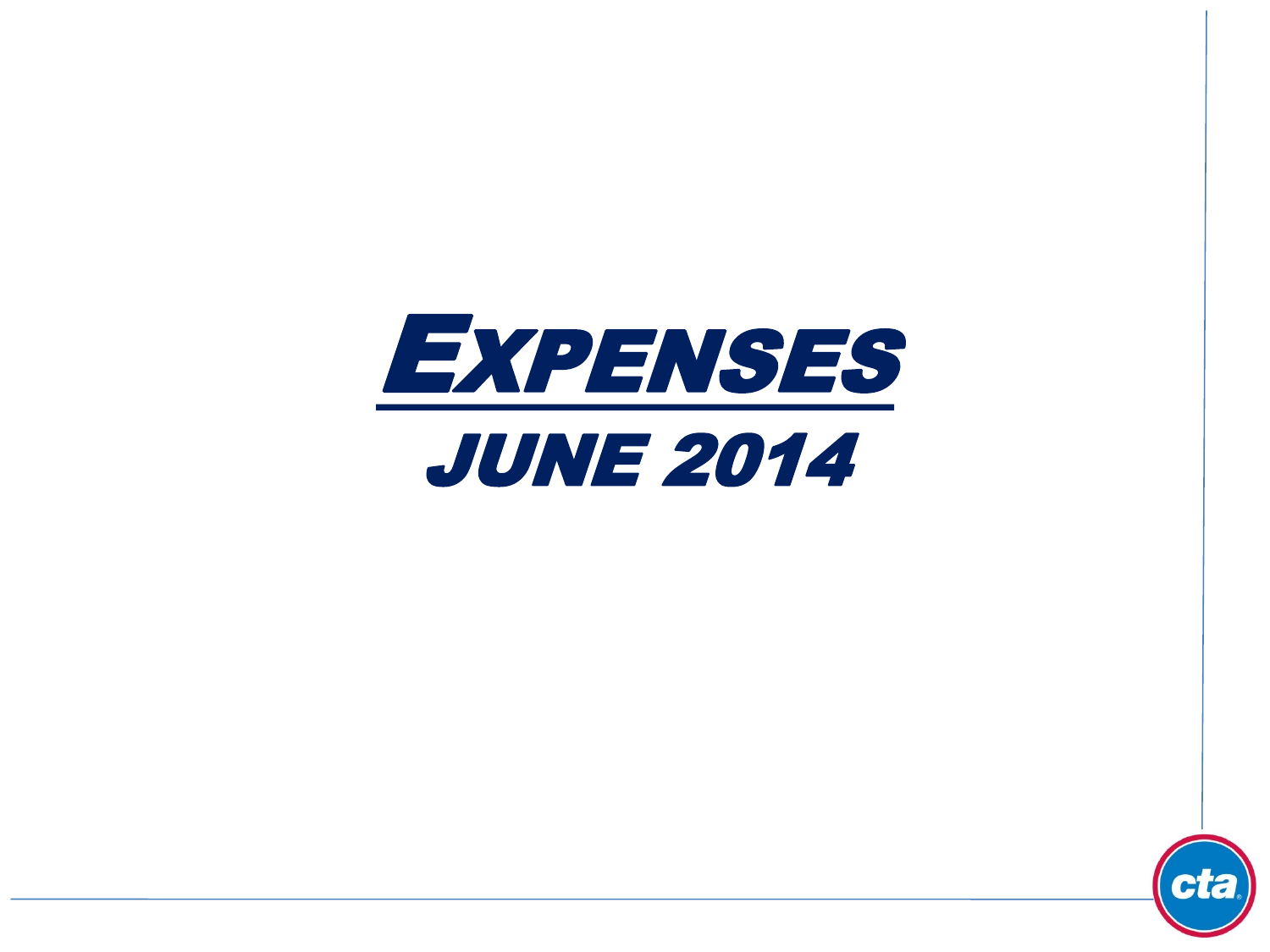# JUNE EXPENSES: VARIANCE TO BUDGET

*Dollars in Thousands*

| Category                                | <b>Actual</b><br><b>JUNE 2014</b> | Favorable/<br>(Unfavorable)<br><b>Variance to</b><br><b>Budget</b> |
|-----------------------------------------|-----------------------------------|--------------------------------------------------------------------|
| Labor                                   | 77,060                            | 1,333                                                              |
| <b>Material</b>                         | 5,253                             | (483)                                                              |
| <b>Fuel</b>                             | 4,304                             | 783                                                                |
| <b>Power</b>                            | 2,074                             | (5)                                                                |
| <b>Provision Injuries &amp; Damages</b> |                                   |                                                                    |
| <b>Purchase of Security Services</b>    | 1,204                             | (44)                                                               |
| <b>Other Expenses</b>                   | 19,168                            | 2,580                                                              |
| <b>Total Operating Expenses</b>         | 109,063                           | 4,162                                                              |

**Other expenses consist of: Utilities, Advertising & Promotions, Travel & Meetings, Contractual Services, Leases & Rentals, Pension Obligation Bond, and General Expenses.**

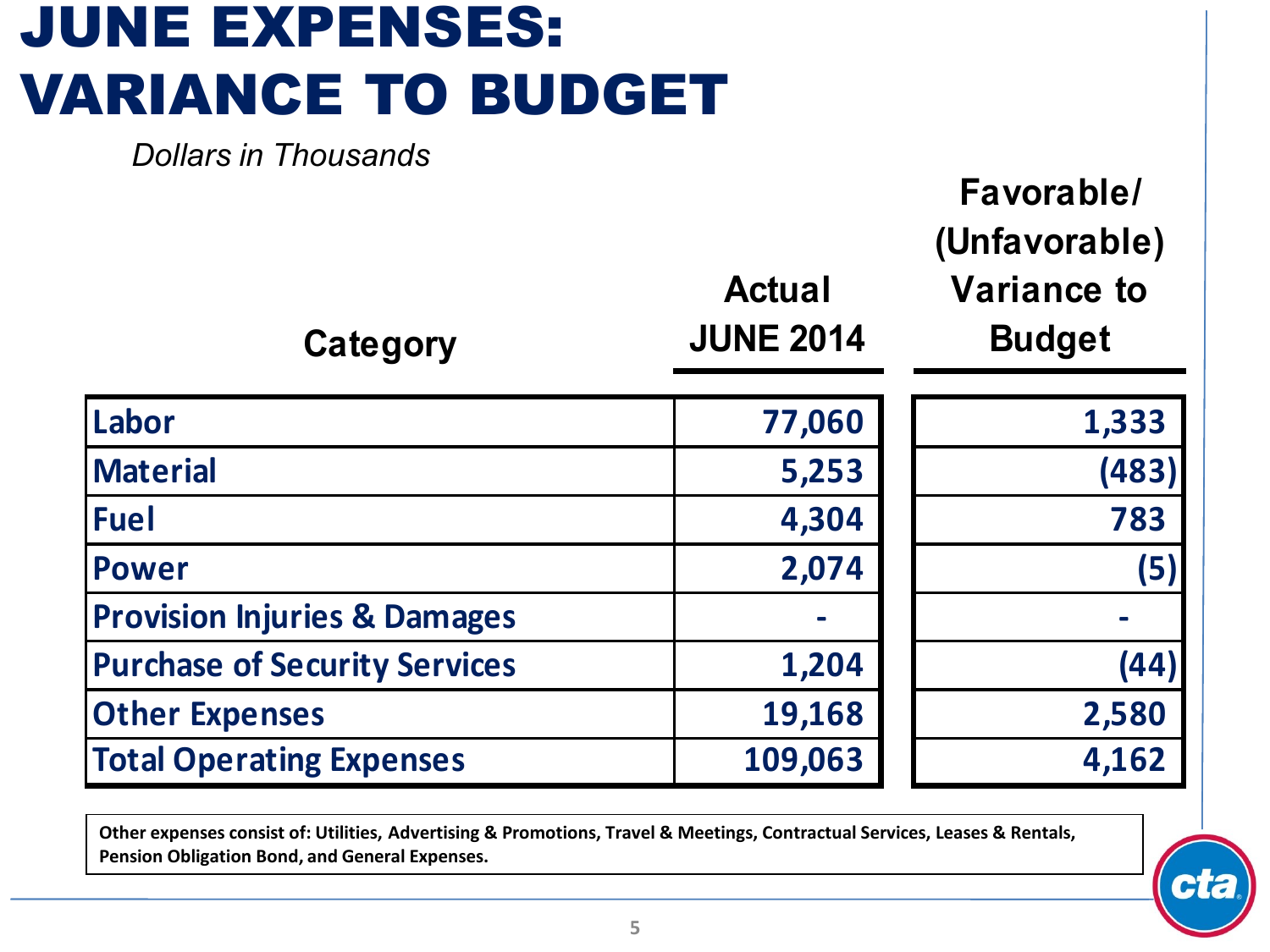## YEAR TO DATE EXPENSES: VARIANCE TO BUDGET

*Dollars in Thousands*

| PUNGI 9 III TIIVUJUITUJ<br>Category     | <b>Actual</b><br><b>YTD 2014</b> | Favorable/<br>(Unfavorable)<br><b>YTD Variance</b><br>to Budget |
|-----------------------------------------|----------------------------------|-----------------------------------------------------------------|
| Labor                                   | 477,368                          | 4,294                                                           |
| <b>Material</b>                         | 36,008                           | (4,891)                                                         |
| <b>Fuel</b>                             | 28,299                           | 1,417                                                           |
| <b>Power</b>                            | 18,399                           | (4, 211)                                                        |
| <b>Provision Injuries &amp; Damages</b> |                                  |                                                                 |
| <b>Purchase of Security Services</b>    | 6,294                            | 722                                                             |
| <b>Other Expenses</b>                   | 124,648                          | 6,329                                                           |
| <b>Total Operating Expenses</b>         | 691,015                          | 3,659                                                           |

**Other expenses consist of: Utilities, Advertising & Promotions, Travel & Meetings, Contractual Services, Leases & Rentals, Pension Obligation Bond, and General Expenses.**